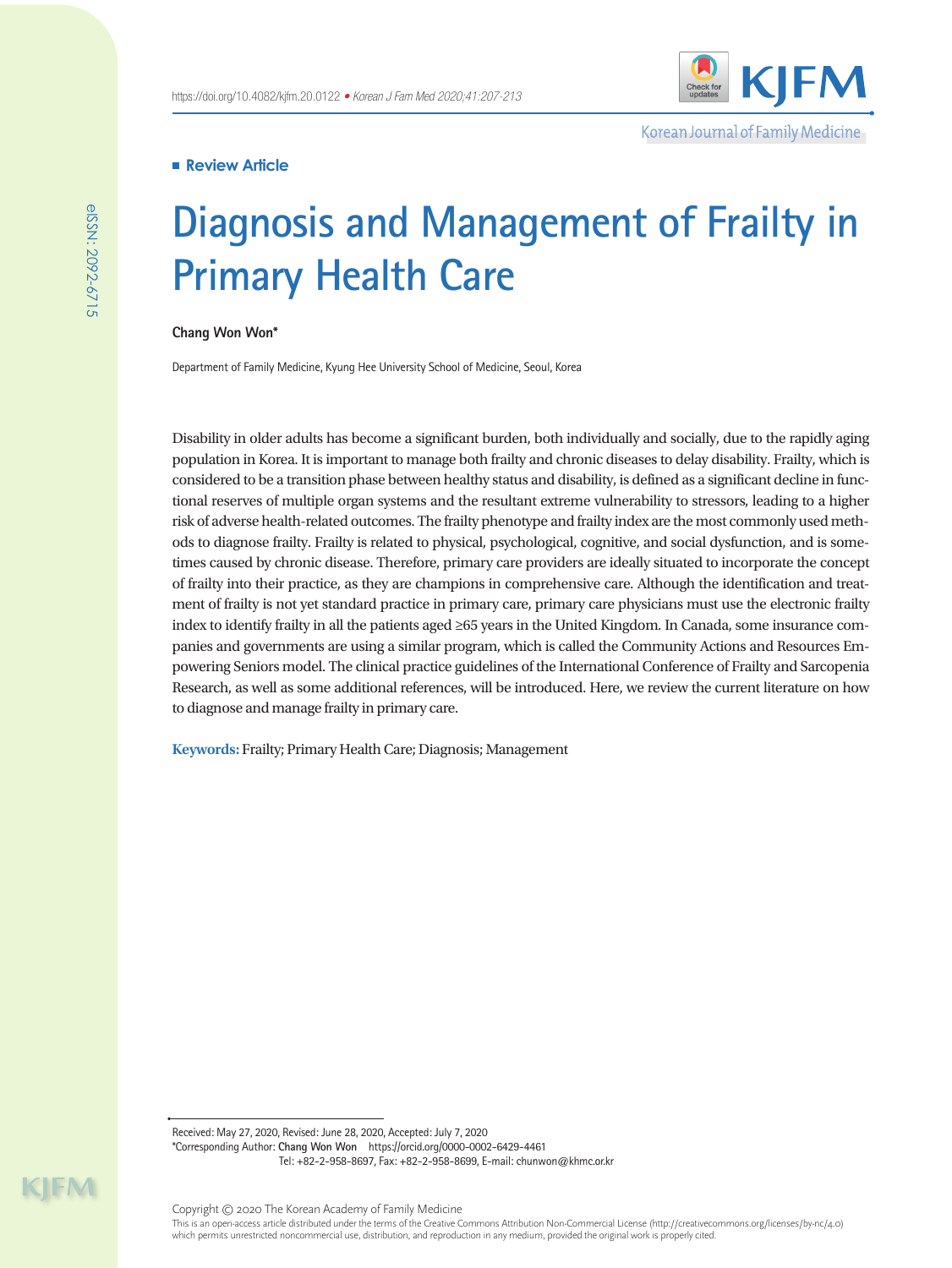# **INTRODUCTION**

As the population of Korea is rapidly aging due to low fertility and a  $long-life span<sup>1</sup>$  comorbidities and disability of older adults have increased. Disability is linked to functional dependency on caregivers and results in significant long-term health care expenses. Health care expenditure for the older population has increased more rapidly than for younger adults.2) Although the development of medical science has succeeded in controlling many diseases, increasing lifespan, and delaying the onset of disability to some degree, $3$  it does not entirely reduce the disability burden in older age.

What else can help prevent or delay the onset of disability in the older population? To keep older adults functionally capable, it is imperative not just to treat those with comorbidities.<sup>3)</sup> Disability means severe functional impairments that result in assistance being required to accomplish basic activities of daily living. Contrastingly, frailty is considered to be an impairment in body function. Therefore, frailty is a transition phase between healthy or robust status and disability. Therefore, to delay the onset of disability, managing and preventing frailty is important.

 Frailty becomes a more common health problem with age. The prevalence of frailty in community-dwelling older adults varies from  $4.9\%$  to  $27.3\%$  around the world $^4$  and increases to  $50\%$  in those  $> \! 80$ years of age.5) As such, frailty is becoming increasingly important for physicians to consider when taking care of older patients. Here, we review how to diagnose and manage frailty in primary care.

# **FRAILTY: EXTENSION OF THE DISEASE MODEL TO FUNCTION CONCEPT**

The World Health Organization (WHO) has defined healthy ageing "as more than just the absence of disease, and the process of developing and maintaining the functional ability that enables wellbeing in older age irrespective disease."<sup>6)</sup> Functional ability is about having the capability to carry out activities that people value. Functional ability is made up of the intrinsic capacity or functional reserve of the individual. Therefore, healthy aging is considered to occur even in individuals that have a chronic disease as long as they maintain daily functional ability. Contrastingly, if an older adult does not have a chronic disease but cannot maintain their daily functional ability, then this is considered not to be healthy aging. The WHO asserted that "frailty" is a risk against healthy aging.

Therefore, frailty interventions should focus on function, irrespective of comorbidities. Nowadays, practitioners are facing a paradigm shift from a disease to function model, with a move from organ-based medicine to functional medicine.7)

# **DEFINITION OF FRAILTY**

Frailty is defined as a significant decline in functional reserve, resistance, and resilience of multiple organ systems, and the resultant extreme vulnerability of the individual to endogenous and exogenous stressors (like infection, injury or surgery, or some medicines), leading to a higher risk of accelerated functional decline and adverse healthrelated outcomes (Figure 1). $8$ ) Functional decline is usually caused by the interaction of progressive age-related changes in organs and pathologies of chronic diseases, consequently leading to decreased functional reserve capacities. The adverse health-related outcomes caused by frailty include falls, delirium, immobility or disability and consequently hospitalizations, institutionalization, and mortality.<sup>8-10)</sup>

Although any organ may show accelerated functional decline driven by a stressor, the skeletal muscles, and brain are the most common. Therefore, muscle weakness (sarcopenia) and delirium (or cognitive decline) are the most common presentations of frailty. Multi-organ interventions are important for the management of frailty.

# **DIAGNOSIS OF FRAILTY**

The most common ways of diagnosing frailty are the phenotypic and deficit accumulation approaches.

#### **1. Frailty Phenotype**

The phenotypic approach, or Fried's frailty phenotype, classifies a person as frail if three or more of the five frailty items are present. The five items are (1) slow walking speed, (2) impaired grip strength, (3) declining physical activity levels, (4) exhaustion, and (5) unintended weight loss. The presence of just one or two of the five items is defined as prefrailty, and none of them indicates healthy or robust.11) The Fried frailty phenotype focuses on physical domains, and so it is recognized as the physical frailty phenotype. The cut-off values for grip strength and gait speed of the five components were suggested by Fried based on the Cardiovascular Health Study.<sup>11)</sup> Won et al.<sup>12)</sup> suggested criteria for frailty among Korean older adults based on data of Korean Frailty and Aging Cohort Study as follows (Table 1).<sup>13)</sup>

#### **2. Frailty Index**

The other approach to defining frailty is the frailty index (FI), which is a sum of health deficits. In FI, health deficits can be any physical or



Figure 1. Concept of frailty and its vulnerability to stressors in terms of functional dependency. Modified from Clegg et al. Lancet 2013;381:752-62.8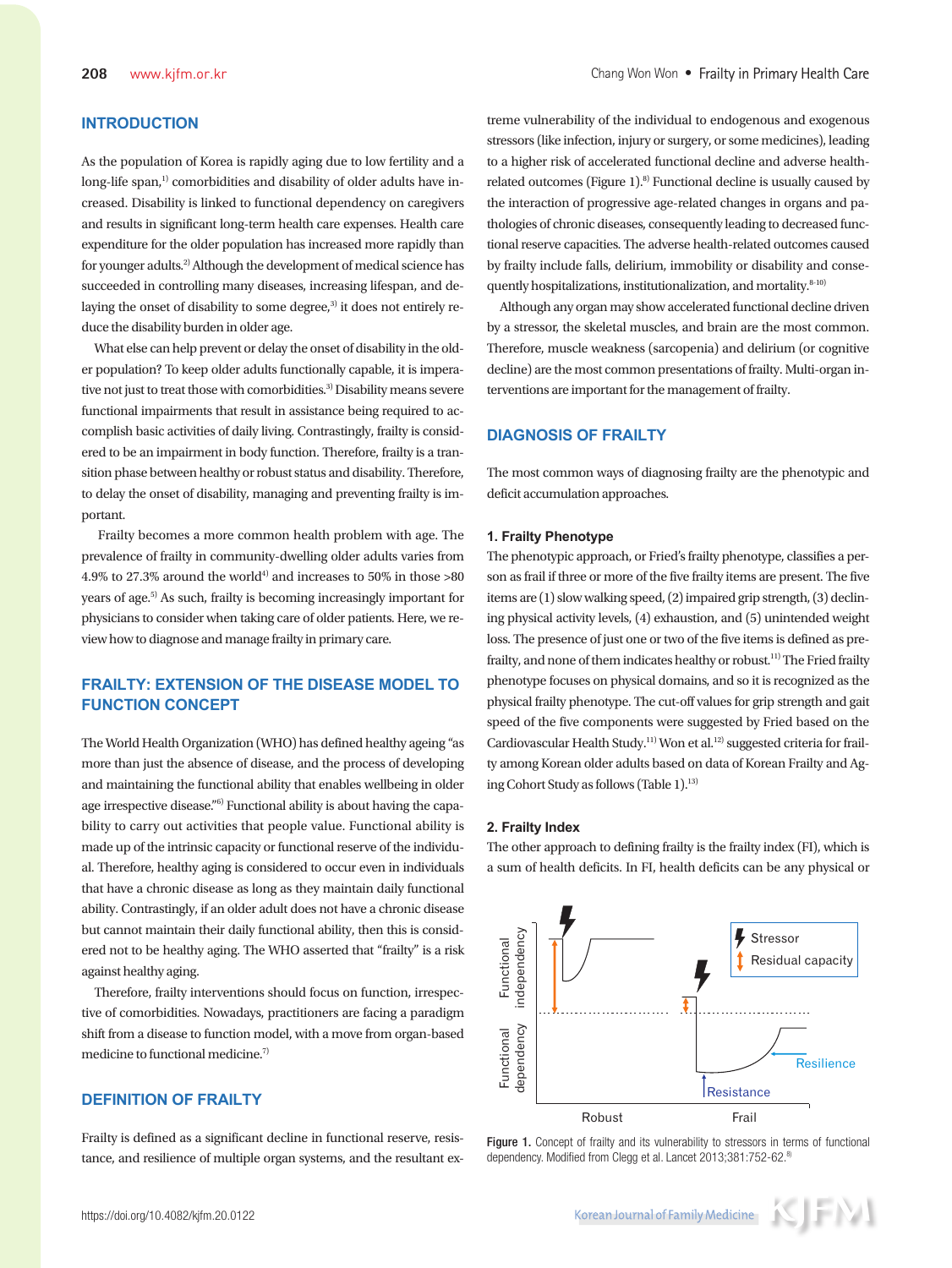|  | Table 1. Five items of Fried's frailty phenotype and its cutoff reference (suggested by Korean Frailty and Aging Cohort Study) |  |  |  |
|--|--------------------------------------------------------------------------------------------------------------------------------|--|--|--|
|  |                                                                                                                                |  |  |  |

| <b>Item</b>               | Cutoff reference                                                                                                                                                                                                                                                                                                                                                                                                                                             |
|---------------------------|--------------------------------------------------------------------------------------------------------------------------------------------------------------------------------------------------------------------------------------------------------------------------------------------------------------------------------------------------------------------------------------------------------------------------------------------------------------|
| Unintentional weight loss | Defined as a "yes" response to the question: "In the last year, have you lost more than 4.5 kg unintentionally?"                                                                                                                                                                                                                                                                                                                                             |
| <b>Weakness</b>           | Defined as the lower 20th percentile of grip stratified by sex and BMI quartiles based on the KFACS baseline survey.<br>Men: BMI ≤22, ≤25.0 kg; BMI 22.1–24, ≤27.0 kg; BMI 24.1–26, ≤27.8 kg; BMI >26, ≤28.5 kg<br>Women: BMI ≤23, ≤16.8 kg; BMI 23.1–25, ≤17.7 kg; BMI 25.1–27, ≤17.8 kg; BMI >27, ≤17.7 kg                                                                                                                                                 |
| Self-reported exhaustion  | Defined as a "yes" response to either of the following statements from the Center for Epidemiological Studies-Depression scale on 3 or more<br>". days per week: "I felt that everything I did was an effort" and "I could not get going."                                                                                                                                                                                                                   |
| <b>Slowness</b>           | Walking speed over 4 m was measured using an automatic timer with acceleration and deceleration phases of 1.5 m. The lowest 20% of gait<br>speed stratified by sex and height based on KFACS data was suggested as a cut-off.<br>Men: height ≤165 cm, ≤0.93 m/s; height >165 cm, ≤0.98 m/s<br>Women: height $\leq$ 152 cm, $\leq$ 0.85 m/s; height $>$ 152 cm, $\leq$ 0.93 m/s                                                                               |
| Low physical activity     | Energy expenditure estimates (kcal/wk) were calculated using the IPAQ and metabolic equivalent scores were derived from vigorous, moderate,<br>and mild activities in the questionnaire. Low physical activity level was defined as <494.65 kcal for men and <283.50 kcal for women,<br>corresponding to the lowest 20% of the total energy consumed in a population-based Korean survey of older adults from among the general<br>population <sup>13)</sup> |

BMI, body mass index; KFACS, Korean Frailty and Aging Cohort Study; IPAQ, International Physical Activity Questionnaire.

mental disability, symptom or sign, disease, or laboratory finding.14) The rationale for counting health deficits in FI is straightforward: the more health problems an individual has, the greater their risk of being frail and having adverse health outcomes. The index is often expressed as the number of deficits present divided by the total number of deficits considered. For example, if 40 deficits were considered, and 10 were present in a given person, that person's FI would be 10/40=0.25. Therefore, FI ranges from 0 to 1, and the higher the FI score, the frailer the person is considered to be.

FI is sometimes calculated based on a comprehensive geriatric assessment (CGA). Frailty is related to physical, psychological, cognitive, sensory, and social dysfunction.<sup>15)</sup>

The standardized CGA used for the FI can comprise assessments in 10 standard domains: (1) cognitive status including delirium or dementia; (2) mood and motivation; (3) communication including vision, hearing, speech; (4) mobility; (5) balance; (6) bowel function; (7) bladder function; (8) instrumental activities of daily livings and activities of daily livings; (9) nutrition; and (10) social resources.

Frailty is also known to be highly associated with hypertension, diabetes mellitus, cancer (other than minor skin cancers), chronic lung disease, heart attacks, congestive heart failure, angina, asthma, arthritis, stroke, and kidney disease.<sup>16,17)</sup>

If frailty is caused by any disease, it is sometimes called secondary frailty. Otherwise, it is called primary frailty. As shown in Figure 2, onequarter to one-third of frailty cases are not associated with a comorbidity.

Based on these principles, Theou et al.<sup>18)</sup> constructed FI with 56 variables that were chosen from a CGA adapted for use in primary care. Meanwhile, the author and colleagues recently developed and validated the Korean frailty index for primary care with 53 deficits.<sup>19)</sup> A comparison of the frailty phenotype and FI is summarized in Table 2.

# **SCREENING FOR FRAILTY**

To diagnose frailty using the Fried frailty phenotype, gait speed and



Figure 2. One-third of frailty is not associated with a comorbidity or ADL disability in community dwelling older adults: the Korean Frailty and Aging Cohort Study. ADL, activities of daily living.

grip strength measurements, as well as an assessment of physical activity are required. FI takes a long time to complete. Therefore, simple screening questionnaires will be more useful in clinical practice.

# **1. FRAIL Questionnaire**

The 5-item Fatigue, Resistance, Ambulation, Illnesses, & Loss of Weight (FRAIL) questionnaire has been well-validated worldwide.<sup>20)</sup> The FRAIL questionnaire adopted "illness" instead of physical inactivity of the Fried frailty phenotype. A Korean version of the FRAIL (K-FRAIL) scale was developed and validated. For differentiating prefrailty and frailty from robustness, the sensitivity and specificity of the K-FRAIL scale were 0.90 (95% confidence interval [CI], 0.76 to 0.97) and 0.33 (95% CI, 0.22 to 0.46), respectively.20)

### **2. Frailty Phenotype Questionnaire**

Kim et al.21) developed a 5-item questionnaire (The Frailty Phenotype Questionnaire) to accurately screen for the Fried frailty phenotype. The new questionnaire showed satisfactory diagnostic accuracy for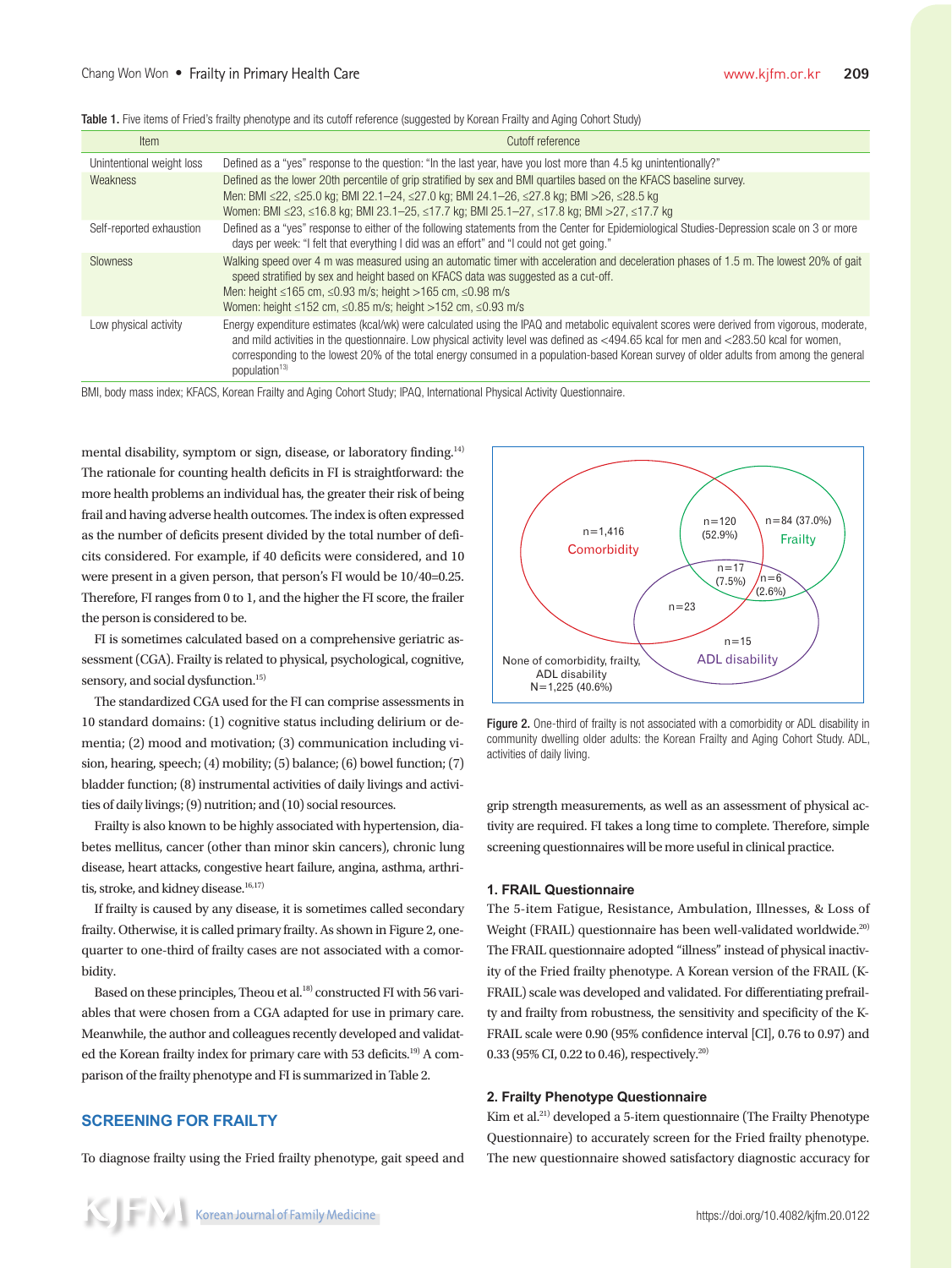#### Table 2. Comparison of frailty phenotype and frailty index

|                                                            | Frailty phenotype                     | Frailty index                                             |
|------------------------------------------------------------|---------------------------------------|-----------------------------------------------------------|
| Presentation                                               | Status: frail, prefrail, robust       | Score: 0 to 1                                             |
| <b>Domains</b>                                             | Physical                              | Multidomains: physical, mental, cognitive, social support |
| Measurements of gait speed, handgrip strength              | Needed                                | Not needed                                                |
| Disability and comorbidity included in concept of frailty? | Not include disability or comorbidity | Include disability and comorbidity                        |
| Sensitivity for changes                                    | Not sensitive for a change            | Sensitive for a change                                    |

#### Table 3. English version of the Frailty Phenotype Questionnaire

| Item           | Name of question                                              | Questions                                                                                                                                                                                                                                                          | Answer options                                                                                                  | Score                                  |
|----------------|---------------------------------------------------------------|--------------------------------------------------------------------------------------------------------------------------------------------------------------------------------------------------------------------------------------------------------------------|-----------------------------------------------------------------------------------------------------------------|----------------------------------------|
| Fatigue        | Exhaustion                                                    | "During the past week, I felt that everything I did was an effort"                                                                                                                                                                                                 | $(1)$ Rare (less than 1 d/wk)<br>$(2)$ Sometimes $(1-2$ d/wk)<br>(3) Often (3-4 d/wk)<br>(4) Most (over 5 d/wk) | 1: $(3)$ or $(4)$<br>$0: (1)$ or $(2)$ |
| Resistance     | 10 Steps of stair climb                                       | "By yourself and not using aids, do you have any difficulty walking up<br>10 stairs without resting?"                                                                                                                                                              | $(1)$ Yes<br>$(2)$ No                                                                                           | 1: (1)<br>0: (2)                       |
| Ambulation     | Walking one lap of a<br>playground track<br>$(400 \text{ m})$ | "Do you have any difficulty walking one lap of a playground track<br>$(400 \text{ m})$ ?"                                                                                                                                                                          | (1) Unable to do it at all<br>(2) Very difficult<br>(3) A bit difficult<br>(4) Not difficult at all             | 1: $(1)$ or $(2)$ or $(3)$<br>0: (4)   |
| Inactivity     | Moderate to vigorous<br>physical activities of<br><b>IPAQ</b> | "During the past week, how often did you participate in any moderate<br>physical activities that make you slightly more breathless than<br>usual, such as rapid walking, carrying a light item, cleaning, infant<br>care (carrying, bathing)?" (excluding walking) | $(1)$ Never<br>(2) More than once per week                                                                      | 1: (1)<br>0: (2)                       |
|                |                                                               | "During the past week, how often did you engage in vigorous physical<br>activities, such as vigorous sports, carrying 20 kg or more weights,<br>carrying items up a set of stairs, digging, construction laboring?"                                                | $(1)$ Never<br>(2) More than once per week                                                                      | 1: (1)<br>0: (2)                       |
| Loss of weight | weight loss for 1 year                                        | "Was there an unintended weight loss of 4.5 kg in the past year?"                                                                                                                                                                                                  | $(1)$ Yes<br>$(2)$ No                                                                                           | 1: (1)<br>0: (2)                       |

Sum of the five items score: 0, robust; 1–2, prefrail; 3–5, frail.

IPAQ, International Physical Activity Questionnaire.

the Fried frailty phenotype (area under the curve=0.89) with a high sensitivity  $(81.7\%)$  and specificity  $(82.5\%)$ <sup>21)</sup> The Frailty Phenotype Questionnaire is presented in Table 3. As with the Fried frailty phenotype, those with a score of "0" in the Frailty Phenotype Questionnaire are considered to be robust, while those with a score of 1 or 2 are prefrail, and those with a score 3 or more are frail.

# **ASSESSMENT AND MANAGEMENT OF FRAILTY IN PRIMARY CARE**

Given that frailty is a common presentation in older adults, it is clear that family medicine and other primary care physicians must manage frailty.18) Primary care providers are ideally situated to incorporate the concept of frailty into their practice, as they are champions in comprehensive care. The role of primary care is crucial as family physicians can focus more on patient-oriented, comprehensive care, including biomedical and psychological care, as well as social support. Nonetheless, identification and treatment of frailty is not yet a standard practice in primary care.18) Recognizing frailty in primary care is hindered by its insidious onset and progression, our single-system disease model, and clinicians mistaking clinical frailty for normal aging.<sup>22)</sup>

# **1. Assessment and Management of Frailty in Primary Care in the United Kingdom**

Since 2017, the new General Medical Services contract in England mandates that all primary care practices use an appropriate tool to identify moderate or severe frailty for all patients aged  $\geq 65$  years.<sup>23)</sup> To identify people at risk of frailty, the electronic frailty index (eFI) was embedded in the electronic health record system. The eFI helps to screen for frailty, while the final diagnosis requiring the clinician's judgment. The eFI consists of 36 items, and it takes about 5 minutes to complete (Table 4). $^{24)}$ 

For patients found to be severely frail, the practice must undertake a clinical review, provide an annual medication review, discuss whether the patient has fallen in the last 12 months, and provide any other clinically relevant interventions.<sup>24)</sup>

# **2. Assessment and Management of Frailty in Primary Care in Canada**

The Fraser Health Authority (British, Columbia, Canada) partnered with Nova Scotia Health Authority and a private sector organization (Shannex Inc., Nova Scotia, Canada), through the Canadian Foundation for Healthcare Improvement's EXTRA program to design the Community Actions and Resources Empowering Seniors (CARES) model. CARES incorporates five strategies which are detailed below.18)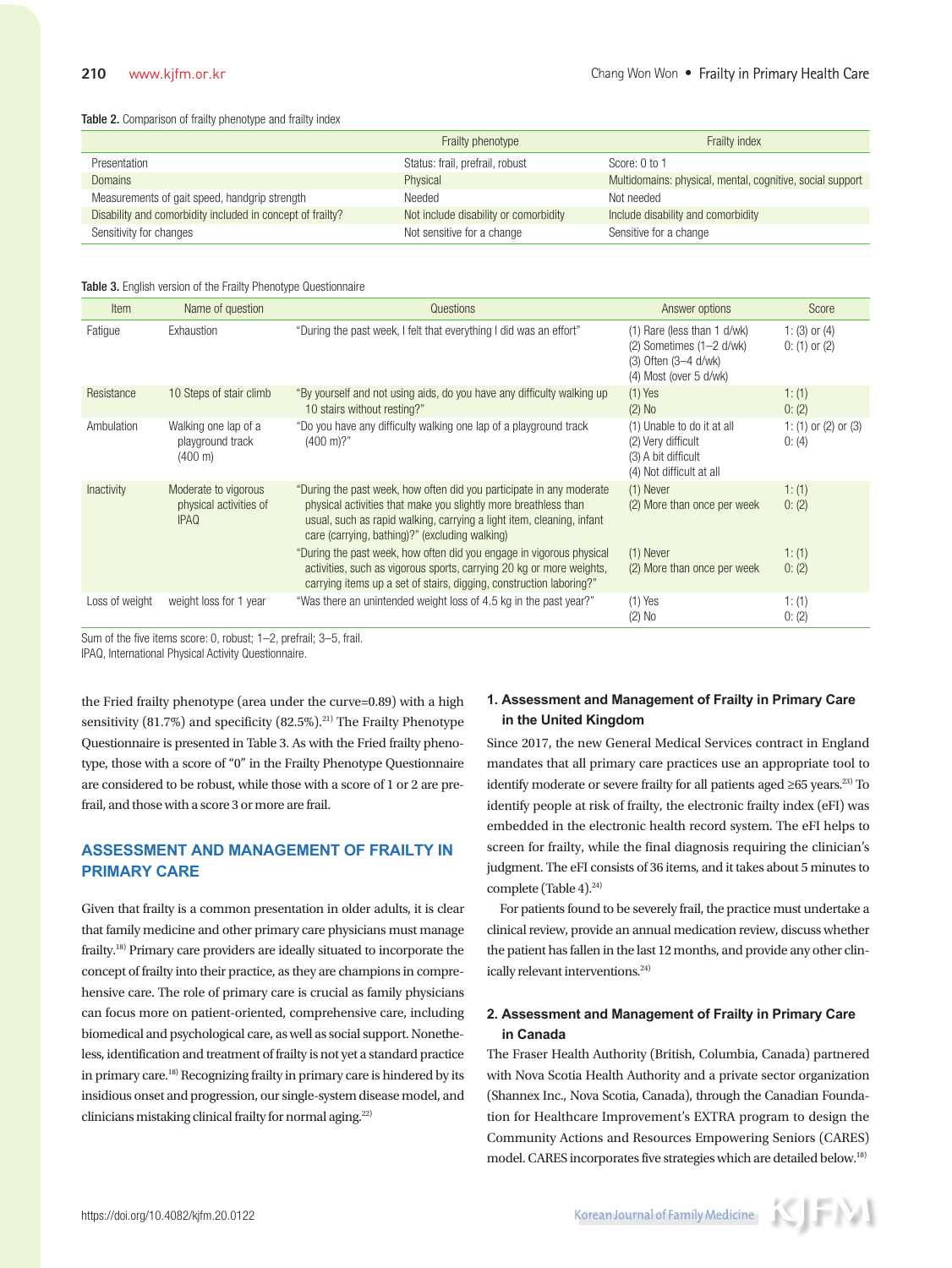Table 4. List of 36 deficits contained in the electronic frailty index in UK National Health Service

| List of 36 deficits               |
|-----------------------------------|
| Activity limitation               |
| Anaemia and haematinic deficiency |
| Arthritis                         |
| Atrial fibrillation               |
| Cerebrovascular disease           |
| Chronic kidney disease            |
| <b>Diabetes</b>                   |
| <b>Dizziness</b>                  |
| Dyspnoea                          |
| Falls                             |
| Foot problems                     |
| Fragility fracture                |
| Hearing impairment                |
| Heart failure                     |
| Heart valve disease               |
| Housebound                        |
| Hypertension                      |
| Hypotension/syncope               |
| Ischaemic heart disease           |
| Memory and cognitive problems     |
| Mobility and transfer problems    |
| Osteoporosis                      |
| Parkinsonism and tremor           |
| Peptic ulcer                      |
| Peripheral vascular disease       |
| Polypharmacy                      |
| Requirement for care              |
| Respiratory disease               |
| Skin ulcer                        |
| Sleep disturbance                 |
| Social vulnerability              |
| Thyroid disease                   |
| Urinary incontinence              |
| Urinary system disease            |
| Visual impairment                 |
| Weight loss and anorexia          |

### *1) Early identification of "at-risk" seniors*

Primary care providers (PCP) identify older people from the community who are at risk of frailty, based on their clinical judgment.

# *2) Collaborative health assessments*

PCP and the care team evaluate the patient using a comprehensive geriatric assessment-based frailty index (FI-CGA) score to assess frailty levels.

### *3) Wellness plans*

The summary of the CGA is shared with the patient to find out their health concerns and to aid in the creation of a wellness plan that identifies the patient's goals for enhancing their health and quality of life. The domains encouraged are exercise, socialization, and nutrition. A referral to a community health coach can be made.

#### *4) Coaching*

Patients are paired with a free-of-charge, telephone-based health coach. Seniors receive over-the-phone health coaching to track their progress in achieving their goals. This can be in terms of exercise, chronic health-care issues management, and connections to resources in the community.

#### *5) On-going assessments*

At the end of 6 months, the CGA including the clinical frailty scale and FI-CGA is repeated. After 6 months of the CARES program, the average FI score of the participants decreased by 0.03 (11% decline), and 61% improved their FI-CGA score. These changes are significant, as it is expected that FI scores increase by 4.7% every year in older adults. At Fraser Health, the CGA is now embedded in the electronic medical records, allowing general practitioners who participate in CARES to easily access the FI-CGA scores of their patients.

# **EVIDENCE-BASED MANAGEMENT OF FRAILTY**

There is significant evidence that suggests that frailty status might reverse to pre-frail and sometimes to a robust condition.25)

Risk factors of frailty are older age, history of cancer, hospitalization events, chronic obstructive pulmonary disease, cerebrovascular disease, and osteoarthritis. Preventable factors of frailty are higher cognitive function, absence of diabetes, higher socioeconomic status, and history of cerebrovascular disease.<sup>9)</sup> Polypharmacy is also a significant risk factor for frailty.26) Frailty is not considered a disease, but rather a syndrome requiring a multidomain and multidisciplinary approach. Management of frailty requires a shift from single-disease care to holistic patient care.<sup>27)</sup>

The task force of the International Conference of Frailty and Sarcopenia Research developed clinical practice guidelines that give an overview of the current evidence-based management interventions for frailty in older adults. Some recommendations are referred to as below.27) In addition, some additional references have been added.

#### **1. Development of a Comprehensive Management Plan**

A comprehensive care plan for frailty should include polypharmacy, the management of sarcopenia, treatable causes of weight loss, and causes of exhaustion (depression, sleep apnea, anemia, hypotension, hypothyroidism, and vitamin B12 deficiency).<sup>27)</sup>

#### *1) Clinical evaluation*

Exhaustion may be the result of various comorbidities such as heart failure, and a clinical evaluation is needed to exclude other causes of exhaustion.

# *2) Avoidance of medication-related adverse events by reducing polypharmacy*

The recently developed, frailty-specific STOPP recommendation (termed STOPPFrail), outlines 27 criteria regarding medications that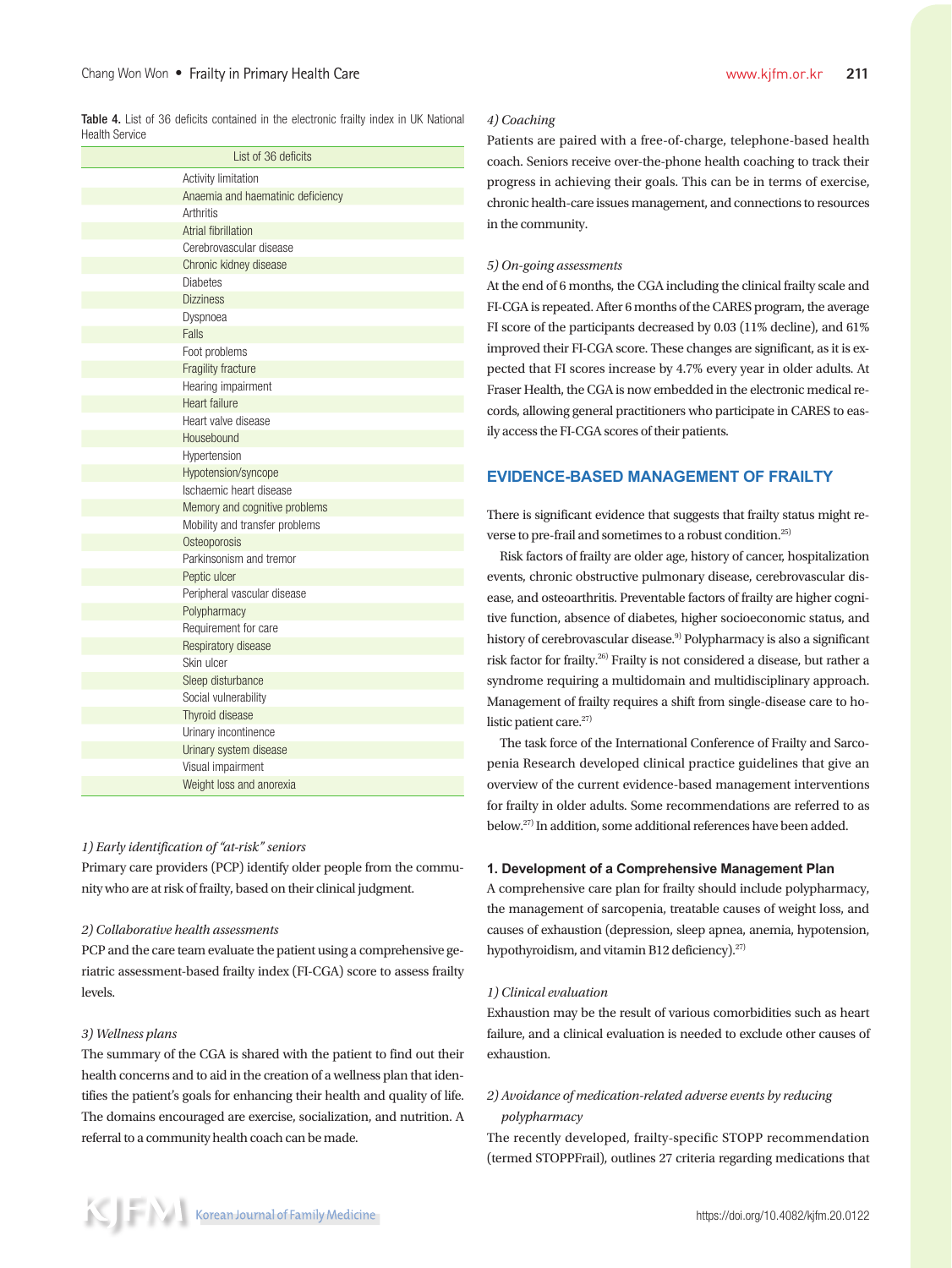are potentially inappropriate for older adults with frailty.28)

#### *3) Other strategies*

All older persons with frailty should be assessed for visual and hearing difficulties. Those who are at risk of falling should be checked for orthostatic hypotension and syncope.

## **2. Physical Activity**

Older people with frailty should be offered a multi-component physical activity program.27) Physical activity is the most feasible way to prevent and treat frailty. Some evidence has shown that multi-component physical activity programs (combining resistance-based training with aerobic and balance training) are the most effective at managing frailty in older adults. They help to improve muscle strength, balance, and disability, as well as reduce the risk of falls.<sup>29)</sup> Notably, group physical activity sessions were more likely to be successful in improving frailty than individual sessions according to a systematic review.<sup>30)</sup>

A typical exercise regimen that may be proposed in general practice is: 20–25 minutes of activity, 4 days per week at home, comprising 15 exercises: three for strengthening arms, seven for strengthening legs, and five for balance and coordination. Each exercise should be repeated 10 times per minute, progressively reaching 15 times per minute after 2-3 months, with a rest of 30 seconds between each set.<sup>31)</sup>

#### **3. Nutrition and Oral Health**

Protein/caloric supplementation can be considered for persons with frailty when weight loss or undernutrition is diagnosed.27) A Korean randomized controlled trial study showed that protein intake of 1.5 g/ kg per day was the most beneficial for preventing frailty compared with a protein intake of 0.8 g/kg per day or 1.2 g/kg per day in prefrail or frail elderly at risk of malnutrition.<sup>32)</sup> Nutritional/protein supplementation paired with physical activity is the most effective.<sup>23)</sup> A combination of strength exercises and protein supplementation has been shown to be the most effective and easiest intervention to implement to delay or reverse frailty in primary care.<sup>22)</sup>

# **4. All persons with frailty should be offered social support**  as needed to address unmet care needs<sup>27)</sup>

Practitioners should remember that social isolation is a major risk factor for the progression of frailty in older adults.<sup>33)</sup> In Korea, contact with friends seems to be the most important social relationship to prevent frailty. Those contacting friends monthly or less were more likely to be frail compared to those in the daily contact group (adjusted odds ratio, 5.04; 95% CI, 2.29–11.08). Interestingly, contact with family was not found to be a significant preventing factor in the study.<sup>34)</sup>

# **CONCLUSION**

In conclusion, frailty is related to physical, psychological, cognitive, and social dysfunction. It is sometimes caused by chronic disease. Therefore, primary care providers are ideally situated to deal with frail-

ty, as they are champions in comprehensive care. There is increasing global evidence for assessing and managing frailty in primary care. The frailty phenotype and FI are the most commonly used methods for identifying frailty. For frail older adults, a comprehensive care plan is needed and should aim to reduce polypharmacy and manage sarcopenia as well as other treatable causes. Older people with frailty should be offered a multi-component physical activity program that combines resistance-based training with aerobic and balance training. Protein/caloric supplementation can be considered for people with frailty when weight loss or undernutrition is diagnosed. A combination of strength exercises and protein supplementation has been found to be the most effective and easiest intervention to implement to delay or reverse frailty in primary care. All people with frailty should be offered social support to address unmet care needs.

# **CONFLICT OF INTEREST**

No potential conflict of interest relevant to this article was reported.

#### **ORCID**

Chang Won Won: https://orcid.org/0000-0002-6429-4461

# **REFERENCES**

- 1. Son DH, Park WJ, Lee YJ. Recent advances in anti-aging medicine. Korean J Fam Med 2019;40:289-96.
- 2. Rice DP, Fineman N. Economic implications of increased longevity in the United States. Annu Rev Public Health 2004;25:457-73.
- 3. Crimmins EM. Lifespan and healthspan: past, present, and promise. Gerontologist 2015;55:901-11.
- 4. Choi J, Ahn A, Kim S, Won CW. Global prevalence of physical frailty by Fried's criteria in community-dwelling elderly with national population-based surveys. J Am Med Dir Assoc 2015;16:548-50.
- 5. Collard RM, Boter H, Schoevers RA, Oude Voshaar RC. Prevalence of frailty in community-dwelling older persons: a systematic review. J Am Geriatr Soc 2012;60:1487-92.
- 6. World Health Organization. World report on ageing and health [Internet]. Geneva: World Health Organization; 2015 [cited 2020 May 10]. Available from: https://apps.who.int/iris/bitstream/handle/10665/ 186463/9789240694811\_eng.pdf;jsessionid=68F269AAD64621FA7803 696FD4B0072B?sequence=1.
- 7. Michel JP, Graf C, Ma L, Ecarnot F. The end of the disease concept in geriatric medicine. Aging Med Healthc 2020;11:3-9.
- 8. Clegg A, Young J, Iliffe S, Rikkert MO, Rockwood K. Frailty in elderly people. Lancet 2013;381:752-62.
- 9. Cesari M, Prince M, Thiyagarajan JA, de Carvalho IA, Bernabei R, Chan P, et al. Frailty: an emerging public health priority. J Am Med Dir Assoc 2016;17:188-92.
- 10. Shim EY, Ma SH, Hong SH, Lee YS, Paik WY, Seo DS, et al. Correlation between frailty level and adverse health-related outcomes of community-dwelling elderly, one year retrospective study. Korean J Fam Med 2011;32:249-56.